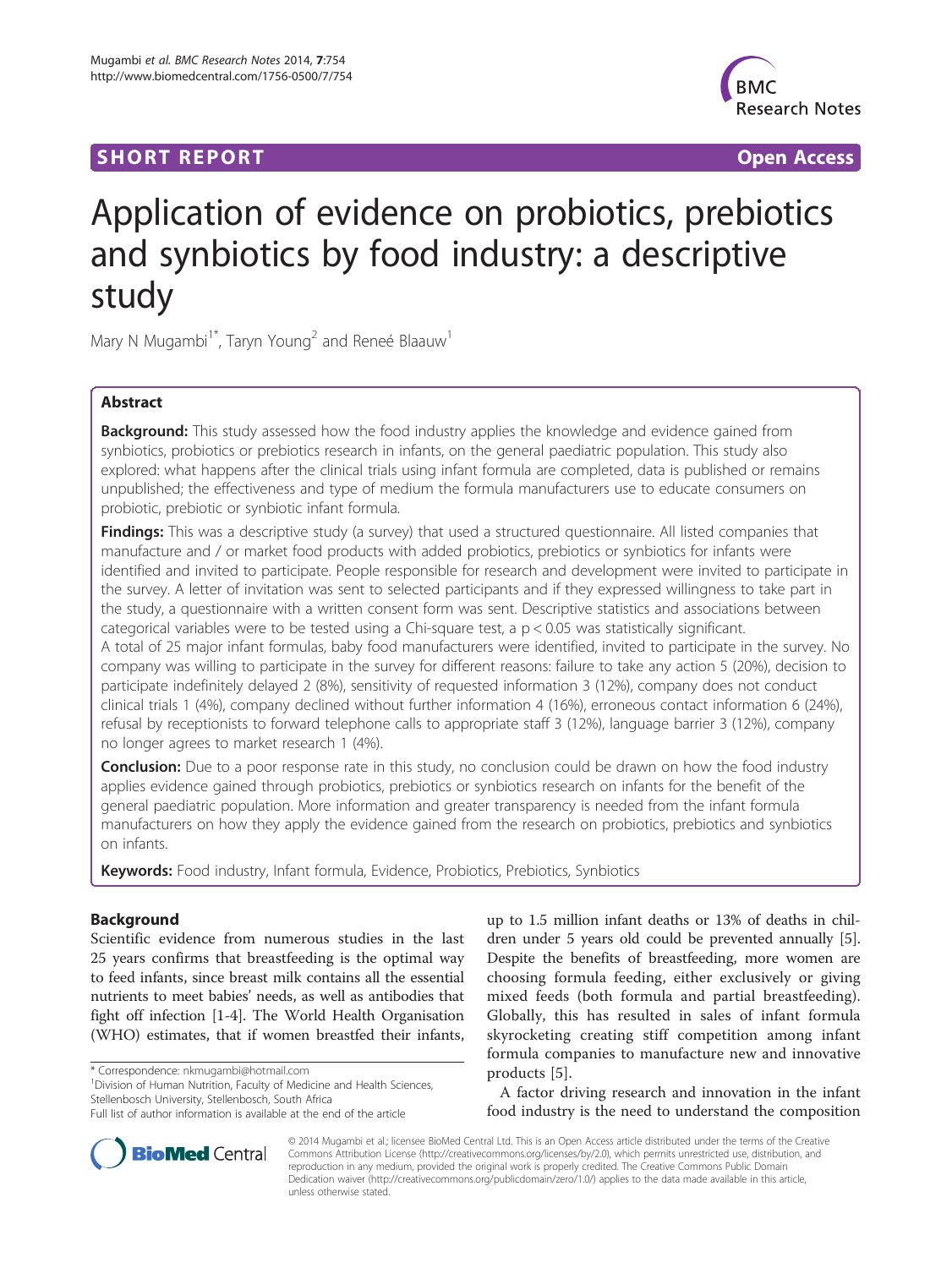and functional characteristics of breast milk. Therefore, scientists continuously conduct research to identify how infant formula can be adapted to more closely resemble the composition and function of human milk. This has resulted in different components being added to infant formula such as docosahexaenoic acid (DHA), arachidonic acid, synbiotics, probiotics or prebiotics [\[6-9](#page-6-0)].

#### Probiotics, prebiotics and synbiotics

Probiotics are defined as "live microorganisms" which when administered in adequate amounts may confer a health benefit to the host. [[9-11\]](#page-6-0) The main probiotics used worldwide are Lactobacillus and Bifidobacteria which are found in the gastrointestinal (GI) microflora [[11,12\]](#page-6-0). Formula companies have been adding probiotics to infant formula [[11-16](#page-6-0)].

Prebiotics are non- digestible food ingredients that may benefit the host by selectively stimulating the growth and/or activity of one or a limited number of bacteria in the colon and improving the host's health [\[9,10,17,18](#page-6-0)]. The most widely studied prebiotics are inulin and fructooligosaccharide (FOS) which are added to different foods as fat and sugar replacements to improve texture or for their functional benefits [\[9,10\]](#page-6-0). The latter is why formula companies now add prebiotics to infant formula. Adding prebiotics to formula stimulates the growth of only beneficial bacteria in the gastrointestinal tract to levels found in breastfed infants [\[17](#page-6-0)-[19](#page-6-0)].

When probiotics and prebiotics are administered simultaneously, the combination is termed Synbiotics [\[9,10,19](#page-6-0)]. A new trend in the infant food industry is the addition of synbiotics to infant formula.

## How strong is the evidence for adding probiotics, prebiotics and synbiotics to infant formula?

There is evidence that a healthy GI microflora in infants is necessary to achieve optimal health and growth [\[20](#page-6-0)]. For infants who are not breastfed, there is a rational to adapt infant formulas to promote an intestinal microbiota resembling that of breastfed infants, which has greater concentration of bifidobacteria, fewer potentially pathogenic bacteria than formula fed infants. This is achieved by adding probiotics, prebiotics or synbiotics to infant formula for full term and preterm infants [\[11\]](#page-6-0). Adding these ingredients to infant formula changes the intestinal microbiota of infants [[19,21,22\]](#page-6-0).

Systematic reviews of randomized clinical trials offer the highest level of evidence for information on the effectiveness of an intervention [\[23-25\]](#page-6-0). Systematic reviews on full term infants given probiotics show certain strains of probiotics improve stool consistency and frequency (Lactobacillus GG) [[26](#page-6-0)], other strains increase average formula intake (L. reuteri, B. lactis) [[22\]](#page-6-0), and support normal growth (B. lactis, B. longum BL999, L. rhamnosus LPR, Lactobacillus GG, L. reuteri ATCC 55730) [[26](#page-6-0)]. For preterm infants, administration of probiotics results in reduced risk of Necrotising Enterocolitis (from combinations of Lactobacillus bifidus, streptococcus thermophillus, and bifidobactrium infantis) and mortality (L acidophilus and B infantis) [\[27\]](#page-6-0).

Prebiotics have a good safety record at levels found in existing food components. Flatulence or abdominal bloating are reported at doses greater than 20 g/day. Abdominal cramps or diarrhoea are reported at doses greater than 50 g/day [\[19\]](#page-6-0). Adding prebiotics to formula stimulates the growth of only beneficial bacteria in the gastrointestinal tract to levels found in breastfed infants and improves intestinal architecture which reduces intestinal permeability [\[12,19](#page-6-0)[,28](#page-7-0)-[31](#page-7-0)].

#### Communication of best evidence to the consumer

The environment for communicating health and nutrition information has changed in recent years due to an increase of television, radio channels, internet usage, and new media such as social networking sites, podcasts and webinars [\[32](#page-7-0)]. To communicate with the consumers, the food industry uses multiple channels to promote and sell their products with a goal of achieving profitable growth. The food industry uses subtle messages of better nutrition as part of their promotional activities [[33\]](#page-7-0). In the context of probiotics, prebiotics containing food products, the consumer may not understand the meaning or importance of scientific terms such as probiotics, Lactobacillus, fructooligosaccharide or inulin. Thus, there is a great need for clear information in a language that the consumer can understand.

#### Rationale for research

To our knowledge, there are no studies that have assessed how the food industry applies the knowledge and evidence gained from research on probiotics, prebiotics or synbiotics on the general paediatric population. This study attempted to explore what happens after research trials using infant formula have been conducted and the data is published or remains unpublished. Based on the new scientific evidence, do the companies routinely develop and market a new probiotic, prebiotic or synbiotic containing infant formula, or improve on one that is already sold on the market?

Probiotic infant formulas have been sold in Europe and Asia in the last 15 years but are not used widely in North America [\[34](#page-7-0)]. A physical check of several retail outlets in the Western Cape, South Africa, yielded few brands (sometimes only two) of probiotic containing infant formula. Yet several companies (in collaboration with academic institutions) have conducted research projects using probiotics and prebiotics on infants in Southern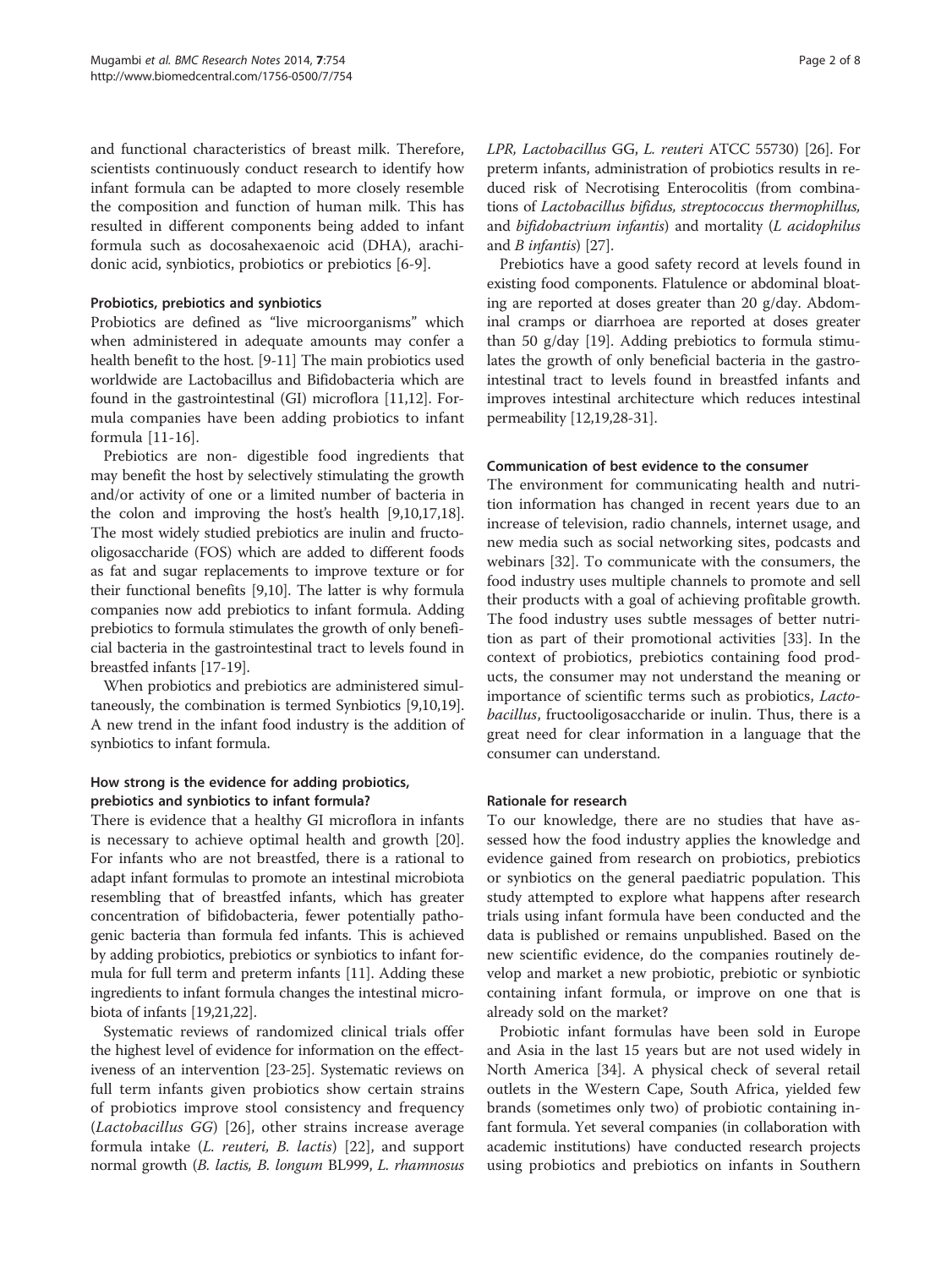Africa [\[35,36](#page-7-0)]. There is little or no information on the differences between the study formula and the retailed product. It is not clear how the manufacturers of probiotic, prebiotic or synbiotic containing infant formula educate the consumers on their products. This study set out to answer product specific questions on genera of probiotics used, product viability at end of shelf life, differences between study and retailed product. As well as explore the effectiveness and type of medium the infant formula manufacturers use to educate the consumers on probiotic, prebiotic or synbiotic infant formula.

Safety issues are also an area of concern. The two probiotic infant formula brands available in the Western Cape, South Africa retail outlets state that using water with temperatures above 40°C (degrees centigrade) will compromise the natural cultures. This contradicts the WHO "Guidelines for safe preparation, storage and handling of powdered infant formula" which recommends that water with a minimum temperature of 70°C should be used to minimize the risk of potentially deadly infections caused by Enterobacter Sakazakii, bacteria that has been found in infant formula [[37](#page-7-0)]. In addition there is a lack of published evidence on clinical benefits from long term use of probiotic containing infant formula [\[26](#page-6-0),[38\]](#page-7-0). This study tried to explore how the infant formula companies address the contradiction to WHO guidelines on formula preparation and safety issues of long term usage of probiotic infant formula.

## Research question

Does the food industry apply the evidence gained through probiotics, prebiotics and synbiotics research on infants for the benefit of the general paediatric population?

## Research aim

To investigate how the infant food industry applies evidence gained through probiotics, prebiotics and synbiotics research on infants.

## **Objectives**

The objectives of this study were to determine the following:

# Application of evidence:

- 1. If new research evidence resulted in new infant formula products been developed,
- 2. If there were any differences in study and retailed infant formula,
- 3. The frequency of conducting research using probiotics, prebiotics or synbiotics containing infant formula.

## Publication of results:

- 4. If the infant formula companies had intentionally NOT published study results that were viewed as negative or having no clinical benefit to infants?
- 5. If study results perceived to be negative, were withheld and was new research conducted to confirm the results?

# Medium for consumer education:

- 6. The type and effectiveness of medium used to educate the consumer,
- 7. The presence of bias in promoting formula feeding more than breastfeeding.

## Compliance to WHO guidelines:

8. How formula companies complied with WHO guidelines on formula preparation with a focus on high water temperature and its effects on probiotics, synbiotics containing infant formula?

# Safety of long term use of probiotic or synbiotic containing infant formula,

9. How companies addressed safety, since there is a lack of published evidence on the clinical benefits of long term consumption of probiotic containing formula (longer than 1 year).

# Product viability,

10. If the probiotic, synbiotic containing infant formula remain viable throughout storage or are there substantial changes in the number of colony forming units at the end of shelf life?

How companies keep abreast of the latest research on probiotics, prebiotics and synbiotics in infant formula and weaning foods?

11. If the formula companies had staff designated to keep track of research or was it on "ad hoc" basis?

# Methodology

## Study design

This was a descriptive study (a survey) employing the use of a structured questionnaire developed by the researcher.

## Company selection

Companies that manufacture and/or market food products with added probiotics, prebiotics or both (synbiotics) for infants and children were identified through several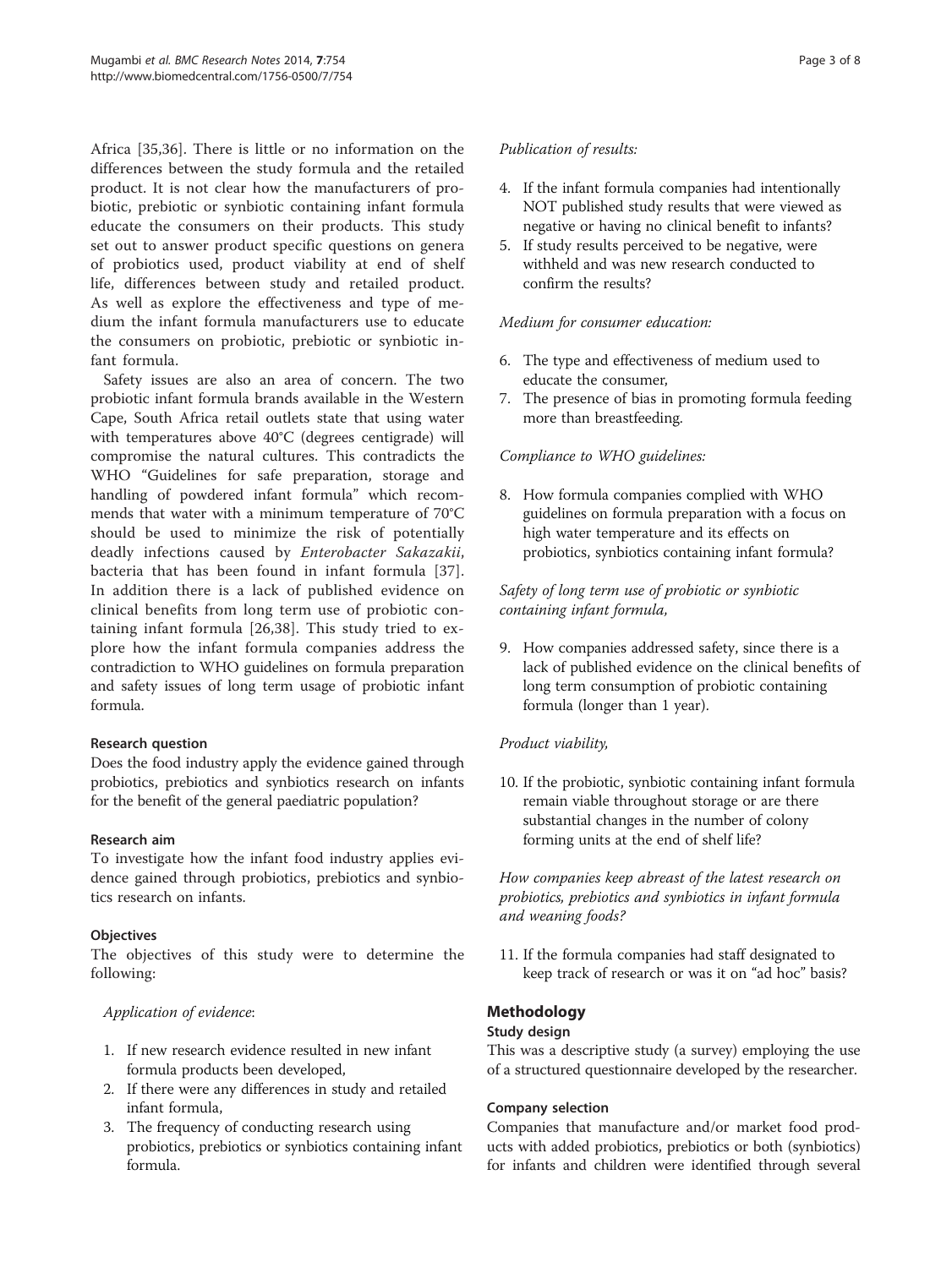databases such as EBSCOhost, Business Source Premier and DATAMONITOR<sup>360</sup>. In addition, company websites were visited to acquire the contact information of individual companies. The person/people responsible for research and development were invited to participate in the survey. Study participants included clinical research managers and individual researchers in the infant food companies. Worldwide, the numbers of infant food companies (especially infant formula manufactures) are few. Therefore all listed companies were invited to participate in the study. The number of study participants per company was one or two.

#### Data collection and processing

A letter of invitation was sent to selected participants, inviting them to take part in the study. The letter of invitation explained all aspects of the study, and if they expressed willingness to take part in the study, a questionnaire with a written consent form was sent via post, email or fax. If the questionnaire was posted, a stamped envelope was included for returning the completed questionnaire to the researcher. A maximum of four reminders were given to the participants to complete the questionnaire. The participants were free to withdraw from the study at any time without any consequence.

Due to the expected small sample size, maintaining anonymity of study participants with the corresponding company name was difficult. Therefore, data processing was done according to product and company name. However, during report writing, all identifying details (name of study participant, product and company name) were excluded. Only the researcher and statistician had access to the data.

#### Questionnaire description

A questionnaire was designed for this study based on relevant published information. The questionnaire focused on product specific questions, research based questions, education of consumers and safety issues. It was validated for content by sending it to experts in the field of probiotics, prebiotics and infant nutrition, who were able to judge if the questionnaire met the objectives of the study. These experts did not partake in the study nor were they associated with the infant food industry.

## Data analysis

Researchers planned to enter the collected data into SPSS (Statistical Program for Social Sciences) for analysis. The data was to be analysed using descriptive statistics and associations between categorical variables, be tested using a Chi-square test. A  $p < 0.05$  was considered statistically significant. A statistician was consulted at every step of the study process.

#### Ethics approval

Ethics approval to conduct this study was given by the Human Research Ethics Committee at the University of Stellenbosch, Faculty of Medicine and Health Sciences, reference number N11/07/203.

#### Findings

A total of 25 major infant formula and baby food manufacturers were identified from around the world and invited to participate in the survey (Table 1). A total of 5 (20%) companies initially agreed to participate but took no action by not signing the informed consent form and completing the questionnaire. The decision to participate in the study was delayed indefinitely for 2 (8%) companies since their head of department was too busy to make a final decision. Sensitivity that the requested information would give the competition an advantage was cited by 3 (12%) companies for not participating in the study, while 1 (4%) company stated they manufacture baby food and distribute it for retail without conducting any clinical trials. A total of 4 (16%) companies declined to participate without giving any further information. Erroneous contact information given on company websites hindered any contacted being made with 6 (24%) companies. Company representatives from 3 (12%) companies refused to forward telephone calls from the researchers to the appropriate department and staff. Three (12%) companies cited language barrier (Mandarin, German, Dutch) as a reason for not participating in the study, despite offers to professionally translate the study documents into a language of their choice. One (4%) company stated that it was overwhelmed with people making

#### Table 1 List of 25 baby food companies and infant formula manufacturers invited to participate in survey

| Company name                            | Company name                           |
|-----------------------------------------|----------------------------------------|
| Abbott Laboratories/Abbot<br>Nutrition  | Milupa                                 |
| Aspen Phamarcare                        | Morinaga Milk industry Co. Ltd         |
| Beech-nut nutrition corporation         | Nestle (South Africa and Switzerland)  |
| Danone baby and medical<br>nutrition BV | Organix brands                         |
| Earth's Best (Hain Celestian Group)     | Pfizer Inc (SA) and Pfizer Head office |
| FrieslandCampina (Netherlands)          | Raptakos Brett & Co. Ltd.              |
| Gerber products company                 | SMA Nutrition (Ireland and UK)         |
| Hangzhou Beingmate Group<br>Co Ltd.     | Synutra International                  |
| HiPP GmbH & Co Vertrieb KG              | Tiger brands                           |
| JH J Heinz                              | Wakodo Co. I td                        |
| Kewpie                                  | Wockhardt Limited                      |
| Mead Johnson                            | Hero AG                                |
| Meiji Dairies                           |                                        |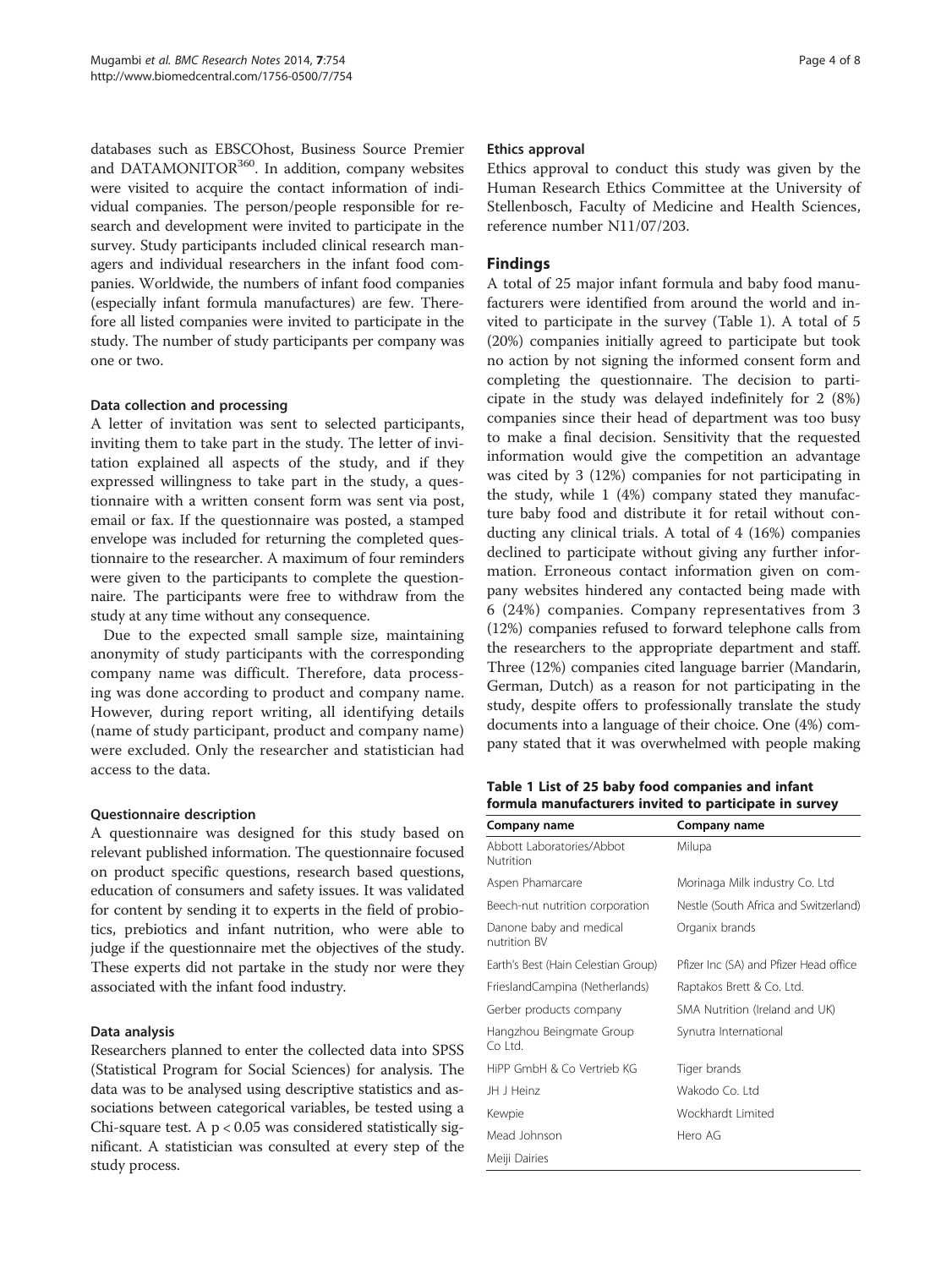requests for market research, as a result it had restructured and "market research was no-longer a priority" (Table 2). In the end no company was willing to participate in the survey.

#### **Discussion**

To our knowledge, this was the first study to explore how the food industry applies evidence gained through research on probiotics, prebiotics and synbiotics on infants for the benefit of the general population. As a direct result of the poor response rate in this survey, several study objectives and key questions remain unanswered. These are discussed below.

#### Application of evidence

Despite more than 30 years of research on probiotics, prebiotics or synbiotics on infants and children, any differences between studied and retailed infant formula such as the strains of probiotic bacteria used could not be established. It remains unknown if new evidence from clinical trials led to the improvement of existing formula, development of new infant formula or weaning foods containing probiotics or synbiotics.

#### Publication of results (Publication bias)

Publication bias is defined as "the tendency for investigators, journal editors and reviewers to submit or accept a manuscript for publication based on the directions or strength of the study findings [[39\]](#page-7-0). Publication bias can

| Reason(s) for not participating in survey                                                                                                                         | $N = 25$                     |
|-------------------------------------------------------------------------------------------------------------------------------------------------------------------|------------------------------|
|                                                                                                                                                                   | Number of<br>companies n (%) |
| No Action taken by company after agreeing to<br>participate in survey                                                                                             | 5 (20%)                      |
| Head of department too busy to make decision                                                                                                                      | 2(8%)                        |
| Requested information too sensitive - may give<br>competition an advantage                                                                                        | 3(12%)                       |
| Company does not conduct clinical trials, just<br>manufacture infant food, distribute it for retail                                                               | 1(4%)                        |
| No reason given for declining to participate in survey                                                                                                            | 4 (16%)                      |
| Researchers unable to make contact with company<br>through use of internet (emails, "contact us" features<br>in company websites), telephone, fax or post office. | 6(24%)                       |
| Company receptionist/contact person refused to<br>forward call/put researchers in touch with<br>appropriate person to answer questions                            | 3(12%)                       |
| Quote: "Too many people conducting market<br>research on company, company has other priorities<br>than answering market research questions."                      | 1(4%)                        |
| Language barrier – "prefer questionnaire in local<br>dialect" such as Mandarin, Dutch, German.                                                                    | 3(12%)                       |

Note: Several companies gave more than one reason for not participating in survey.

have far reaching consequences on the public. For example, if an intervention that is not effective is falsely considered effective and administered to patients, an effective treatment that is available is withheld. Not publishing results from research where the intervention is discovered to be harmful; may indirectly harm study participants taking part in future research. This is because other investigators will (unknowingly) repeat the same research, testing the harmful intervention, causing suffering on a different group of people [[39\]](#page-7-0). This study was not able to establish if companies engaged in research had intentionally NOT published study results that were viewed as negative or not having any clinical benefits to infants and children. Whether companies conducted new research to confirm results that may have been perceived as negative could not be established.

#### Medium for consumer education

The type and effectiveness of medium used to educate the consumer on probiotics, prebiotics or synbiotics containing formula or baby foods could not be established. The numerous techniques used by the formula and baby food industry to increase awareness of their products are beyond the scope of this study and are described elsewhere. Only one education and promotion technique is illustrated below.

#### Internet

The internet is an important source of health information for parents [\[40](#page-7-0)-[42](#page-7-0)]. Company websites offer advice on infant feeding, child rearing and health care issues. Some websites have useful product information, most websites use information on breastfeeding to jump to the second best option; formula feeding [[3](#page-6-0)].

Most websites of formula manufacturers have product specific content concerning infant formula brands. Websites present images of branded packs linked with information about specific infant formula. These website links are accessible to the public, health and medical professionals. Research has shown consumers (mothers) get confused with formula advertising [[40](#page-7-0)]. In situations where infant formula and follow-on formula share brand identities, consumers recall advertising and messages for follow-on formula and think it also applies to infant formula. As a result, information and promotional messages designed around follow-on formula are transferred to infant formula products. This type of confusion has far reaching implications [\[40\]](#page-7-0).

Navigating the websites of the 25 companies invited to participate in this study, in addition to the product specific content in the websites, only eight companies had brief descriptions of probiotics or prebiotics, five companies had health claims on probiotics and one company had a health claim on prebiotics. There was no mention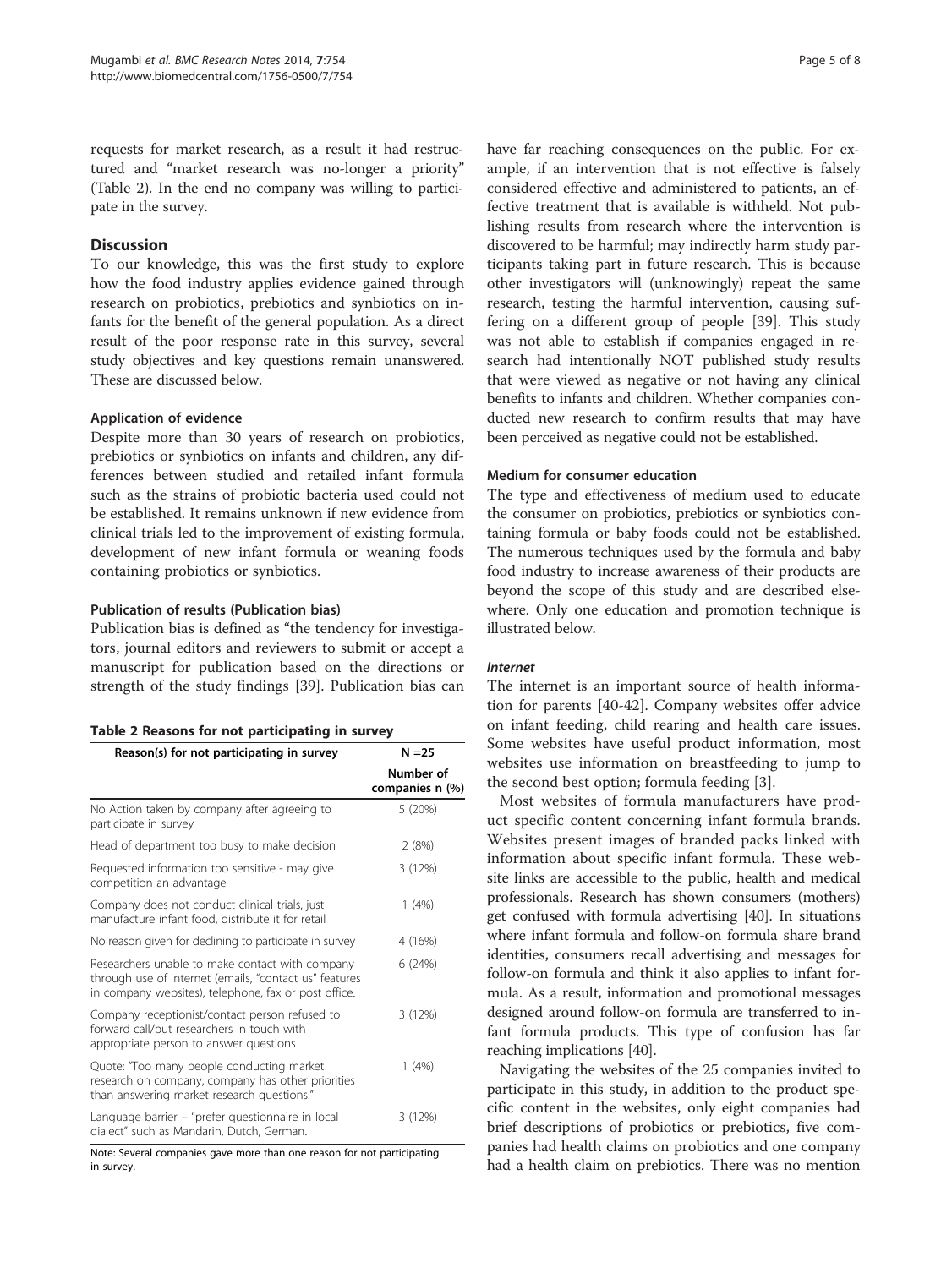of the strains of probiotics or type of prebiotics in their products. In addition, the information on probiotics and prebiotics was difficult to obtain from the websites and could be inaccessible to consumers without advanced computer skills, tertiary education or sufficient knowledge on what to look for.

#### Compliance to WHO guidelines

The position of formula companies on how they comply with WHO guidelines on water temperature during formula preparation could not be established. WHO recommends diluting the powdered formula in water at a temperature of at least 70°C to inactivate cronobacter spp. (Enterobacter sakazakii) [[37\]](#page-7-0). South Africa's "Regulations Relating to Foodstuffs for Infants and Young Children, Government Gazette number 35941" state that labels for any infant formula, follow-up formula must "provide instructions for appropriate use according to the latest FAO/WHO guidelines." The gazette requires the labels to state that infant formula is not always sterile and may contain harmful microorganisms, emphasizing appropriate preparation [\[43\]](#page-7-0). Yet the labels of infant formula found in retail stores of Western Cape, South Africa do not recommend using water above 40°C.

The European Society of Pediatric Gastroenterology, Hepatology and Nutrition (ESPGHAN) committee on nutrition and French Food Safety Agency (AFSSA) disagree with WHO guidelines and state that heating water to temperatures greater than 70°C is not necessary and maybe harmful to the nutritional quality of formula. Using hot water (greater than 70°C) may lead to formation of curds, risk of severe burns and the loss of 10 to 25% of some nutrients: Thiamine, Vitamins B1, B6, B12, Folic acid, and Vitamin C [\[44,45\]](#page-7-0). The effect of water temperature on Cronobacter spp. (Enterobacter sakazakii) is striking. At 37 to 39°C, there is optimal growth, at 5.5 to 8°C there is minimal growth. At room temperature, Cronobacter spp. has the potential for rapid growth [\[44,45\]](#page-7-0). It is worth noting the rate of contamination with Cronobacter spp. has decreased over the years from 14% in 1980s to 2.4% in mid 2000s [[44](#page-7-0)-[46](#page-7-0)].

## Safety of long term use of probiotics or synbiotics containing formula

The way companies address the question on safety of long term consumption of probiotics, synbiotics of infant formula could not be established. Safety of long term use is an important issue since majority of consumers of probiotics, synbiotics containing formula and baby foods use these products for more than a year. According to ESPGHAN committee on nutrition, there is a lack of published evidence on the clinical benefits and safety from long term consumption of probiotic containing formula [\[26](#page-6-0)[,38\]](#page-7-0). How the formula and baby food

companies educate the consumer on this issue is yet to be determined or observed.

#### Product viability

Whether bacteria in retailed probiotics or synbiotics containing infant formula remain viable throughout shelf life was not established in this study. There are few reports on the stability of probiotics in powdered formula for infants and toddlers [\[47](#page-7-0)]. Several studies have conducted long term stability tests on bifidobacteria in powdered formula and results show the viability of live bacteria (such as bifidobacteria) decreased with length of time in storage and with increase in temperature [[47,48\]](#page-7-0). Consumers usually store powdered formula at room temperature. However, the formula may be exposed to high temperatures during transportation, during hot seasons or, in countries with hot weather conditions. If there is a large reduction in viable cell counts of probiotic bacteria, the commercial use of the formula is lost and the consumer does not benefit from the expected probiotic effects [[47](#page-7-0)]. The change in stability at various storage temperatures should be made clear by formula manufacturers.

# How companies keep abreast of the latest research on probiotics, prebiotics and synbiotics in infant formula and weaning foods

How companies keep abreast of the latest research on probiotics, prebiotics and synbiotics in infants could not be established. This study tried to find out if there are any formal mechanisms in place to ensure that employees or researchers keep abreast of the latest research. The formula and baby food industry needs to be more transparent on this issue.

## Limitations

#### Sampling frame

Only online electronic databases were used to identify the companies around the world that manufacture infant food products with probiotics, prebiotics or synbiotics. Small regional companies that were not listed in the electronic databases were missed and subsequently not invited to participate in the study. Different methods could have been used to identify small regional companies.

#### Selection bias (under-coverage bias)

Efforts were concentrated on inviting people responsible for research and development such as clinical research managers and individual researchers. Other staff such as product managers could have been invited to participate in the study.

#### Survey participation rates, non-response bias

Survey participation rates were nil. Many company staffs were cautious after the initial contact and invitation to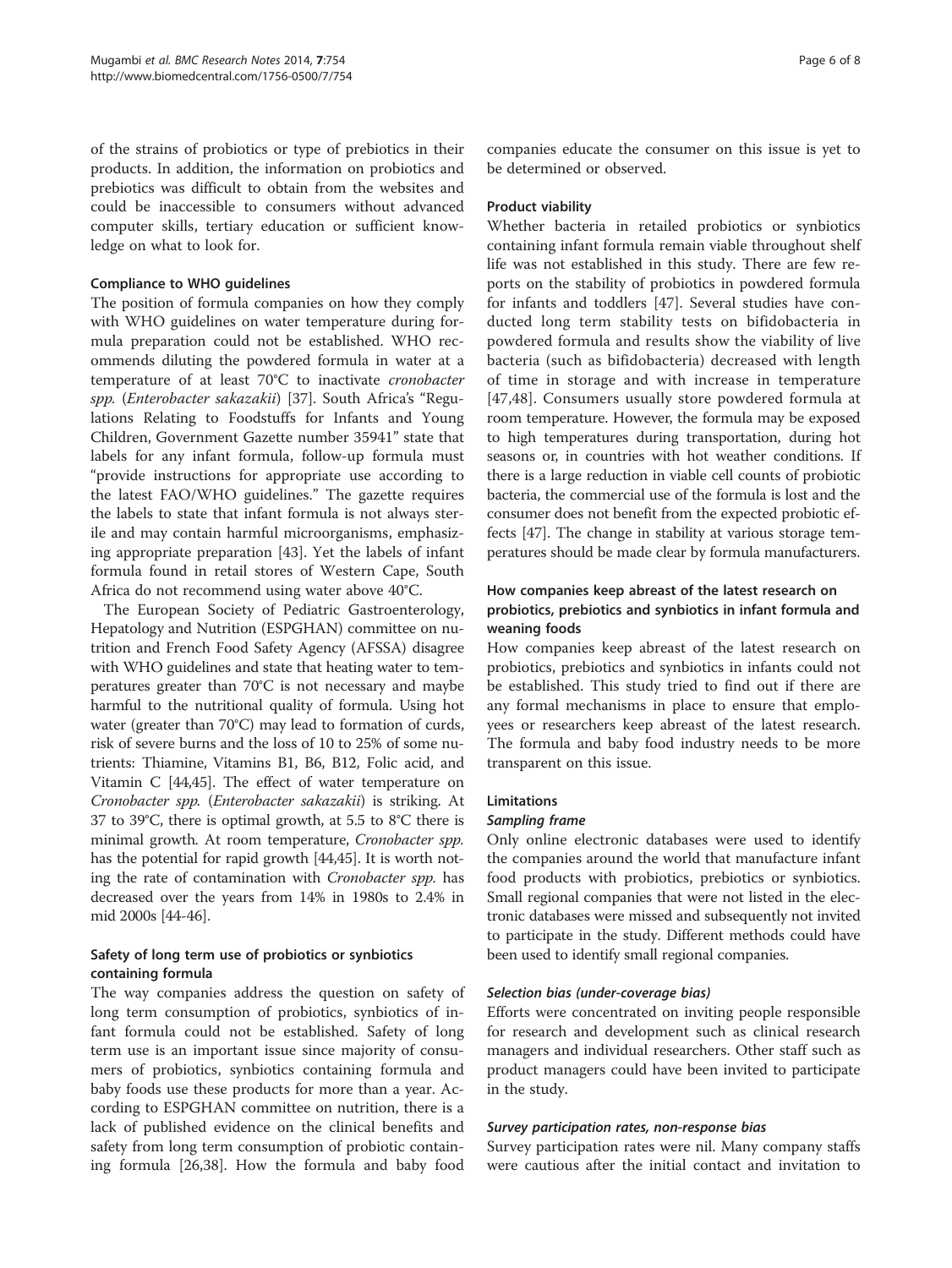<span id="page-6-0"></span>participate in the study. After continued dialogue, they were unwilling to participate in the survey. During telephone conversations with the some company employees, the researchers were perceived to be in collaboration with the competition.

#### Conclusion

Due to a poor response rate, no conclusion could be drawn on how the food industry applies evidence gained through probiotics, prebiotics or synbiotics research on infants and children for the benefit of the general paediatric population. More information with greater transparency is needed from the infant formula and baby food companies on how they apply the evidence gained from the extensive research conducted using probiotics, prebiotics and synbiotics on infants and children.

#### Abbreviations

AFSSA: French Food Safety Agency; °C: Degrees centigrade; DHA: Docosahexaenoic acid; ESPGHAN: European Society of Pediatric Gastroenterology, Hepatology and Nutrition; FOS: Fructooligosaccharide; GOS: Galactooligosaccharide; SPSS: Statistical Program for Social Sciences; WHO: World Health Organisation.

#### Competing interests

The authors declared that they have no competing interests.

#### Authors' contributions

The authors contributed the following: MM: Developed study protocol (unpublished), contacted companies for information, processed data, developed, edited and critically reviewed the manuscript. TY: Assisted in designing the study and critically reviewed the manuscript. RB: Assisted in designing the study, gave further information to companies when contacted and critically reviewed the manuscript. All authors read and approved the final manuscript.

#### Acknowledgments

This study was supported through a grant from the University of Stellenbosch, Faculty of Medicine and Health Sciences. South Africa. The sponsors had no role in study design, data collection, analysis and interpretation, report writing or conclusions reached in this study.

#### Author details

<sup>1</sup> Division of Human Nutrition, Faculty of Medicine and Health Sciences, Stellenbosch University, Stellenbosch, South Africa. <sup>2</sup>Centre for Evidence-Based Health Care, Faculty of Medicine and Health Sciences, Stellenbosch University, Stellenbosch, South Africa.

#### Received: 11 October 2013 Accepted: 14 October 2014 Published: 23 October 2014

#### References

- 1. World Health Organization: Essential nutrition Actions: Improving maternal, newborn, infant and young child health and Nutrition. 2013. [http://www.](http://www.who.int/nutrition/publications/infantfeeding/essential_nutrition_actions/en/index.html) [who.int/nutrition/publications/infantfeeding/essential\\_nutrition\\_actions/](http://www.who.int/nutrition/publications/infantfeeding/essential_nutrition_actions/en/index.html) [en/index.html](http://www.who.int/nutrition/publications/infantfeeding/essential_nutrition_actions/en/index.html). Accessed 2014-10-29.
- 2. UNICEF, WHO, UNESCO, UNFPA, UNDP, UNAIDS, WFP, World Bank: Facts of life. Fourth Edition. 2010. [http://www.who.int/nutrition/publications/](http://www.who.int/nutrition/publications/infantfeeding/factsoflife/en/index.html) [infantfeeding/factsoflife/en/index.html.](http://www.who.int/nutrition/publications/infantfeeding/factsoflife/en/index.html) Accessed 2014-10-29.
- 3. Allain A, Kean YJ: The youngest market. Baby food peddlers undermine breastfeeding, Multinational Monitor. July- August 2008, 17 – 22. 2008.
- 4. Jones G, Steketee RW, Black RE, Bhutta ZA, Morris SS, The Bellagio Child Survival Group: How many deaths can we prevent this year? Lancet 2003, 362:65–71.
- 5. World Health Organization: Infant and young child feeding. Model chapter for textbooks for medical students and allied health professionals. 2009.

[http://whqlibdoc.who.int/publications/2009/9789241597494\\_eng.pdf.](http://whqlibdoc.who.int/publications/2009/9789241597494_eng.pdf) Accessed 2014-10-29.

- 6. Rai D, Larson B: Driving research in infant and children's nutrition: a perspective on industry. Am J Clin Nutr 2009, 89:1530S-1532S.
- 7. Adiv OE, Berant M, Shamir R: New supplements to infant formulas. Pediatr Endocrinol Rev 2004, 2:216–224.
- 8. Barile D, Guinard J, Meyrand M, Bruce German J: Examining bioactive components of milk. complex oligosaccharides (part 1). Agro Food Ind Hi Tech 2011, 22:34–36.
- 9. Vandenplas Y, De Greef E, Devreker T, Veereman-Wauters G, Hauser B: Probiotics and prebiotics in infants and children. Curr Infect Dis Rep 2013, 15(3):251–262.
- 10. Gourbeyre P, Denery S, Bodinier M: Probiotics, prebiotics, and synbiotics: Impact on the gut immune system and allergic reactions. J Leukoc Biol 2011, 89(5):685–695.
- 11. Parvez S, Malik KA, Kang SA, Kim HY: Probiotics and their fermented food products are beneficial for health. J Appl Microbiol 2006, 100:1171-1185.
- 12. Underwood MA, Salzman NH, Bennett SH, Barman M, Mills DA, Marcobal A, Tancredi DJ, Bevins CL, Sherman MP: A randomized placebo-controlled comparison of 2 prebiotic/probiotic combinations in preterm infants: Impact on weight gain, intestinal microbiota, and fecal short-chain fatty acids. J Pediatr Gastroenterol Nutr 2009, 48(2):216-225.
- 13. Rampelli S, Candela M, Severgnini M, Biagi E, Turroni S, Roselli M, Carnevali P, Donini L, Brigidi P: A probiotics-containing biscuit modulates the intestinal microbiota in the elderly. J Nutr Health Aging 2013, 17:166–172.
- 14. Rouhi M, Sohrabvandi S, Mortazavian AM: Probiotic fermented sausage: viability of probiotic microorganisms and sensory characteristics. Crit Rev Food Sci Nutr 2013, 53:331–348.
- 15. Gawkowski D, Chikindas ML: Non-dairy probiotic beverages: the next step into human health. Benef Microbes 2013, 4:127–142.
- 16. Nagpal R, Kumar A, Kumar M, Behare PV, Jain S, Yadav H: Probiotics, their health benefits and applications for developing healthier foods: a review. FEMS Microbiol Lett 2012, 334:1–15.
- 17. Macfarlane GT, Steed H, Macfarlane S: Bacterial metabolism and health related effects of galactooligosaccharides and other prebiotics. J Appl Microbiol 2008, 104:305–344.
- 18. Cherbut C, Michel C, Raison V, Kravtchenko T, Severine M: Acacia gum is a bifidogenic dietary fibre with high digestive tolerance in healthy humans. Microb Ecol health dis 2003, 15(1):43–50.
- 19. Schlee M, Harder J, Köten B, Stange EF, Wehkamp J, Fellermann K: Probiotic lactobacilli and VSL#3 induce enterocyte beta -defensin 2. Clin Exp Immunol 2008, 151(3):528–535.
- 20. Shah NP: Functional cultures and health benefits. Int Dairy J 2007, 17(11):1262–1277.
- 21. Boirivant M, Strober W: The mechanism of action of probiotics. Curr Opin Gastroenterol 2007, 23:670–692.
- 22. Mugambi MN, Musekiwa A, Lombard M, Young T, Blaauw R: Synbiotics, probiotics or prebiotics in infant formula for full term infants: A systematic review. Nutr J 2012, 11:81. doi:10.1186/1475-2891-11-81.
- 23. Howick J, Chalmers I, Glasziou P, Greenhalgh T, Heneghan C, Liberati A, Moschetti I, Phillips B, Thornton H: The 2011 Oxford CEBM Evidence Levels of Evidence (Introductory Document). Oxford Centre for Evidence-Based Medicine; [http://www.cebm.net/index.aspx?o=5653.](http://www.cebm.net/index.aspx?o=5653) Accessed 2014-10-29.
- 24. Howick J, Chalmers I, Glasziou P, Greenhalgh T, Heneghan C, Liberati A, Moschetti I, Phillips B, Thornton H: Explanation of the 2011 Oxford Centre for Evidence-Based Medicine (OCEBM) Levels of Evidence (Background Document). Oxford Centre for Evidence-Based Medicine; [http://www.cebm.net/index.](http://www.cebm.net/index.aspx?o=5653) [aspx?o=5653.](http://www.cebm.net/index.aspx?o=5653) Accessed 2014-10-29.
- 25. OCEBM Levels of Evidence Working Group, Howick J, Chalmers I, Glasziou P, Greenhalgh T, Heneghan C, Liberati A, Moschetti I, Phillips B, Thornton H, Goddard O, Hodgkinson M: The Oxford 2011 Levels of Evidence. Oxford Centre for Evidence-Based Medicine;<http://www.cebm.net/index.aspx?o=5653>. Accessed 2014-10-29.
- 26. Braegger C, Chmielewska A, Decsi T, Kolacek S, Mihatsch W, Moreno L, Pieścik M, Puntis J, Shamir R, Szajewska H, Turck D, Van Goudoever J: Supplementation of infant formula with probiotics and/or prebiotics: A systematic review and comment by the ESPGHAN committee on nutrition. J Pediatr Gastroenterol Nutr 2011, 52(2):238–250.
- 27. Al Faleh KM, Bassler D: Probiotics for prevention of necrotizing enterocolitis in preterm infants. Cochrane Database Syst Rev 2008, Issue 1. Art. No.: CD005496. doi:10.1002/14651858.CD005496.pub2.